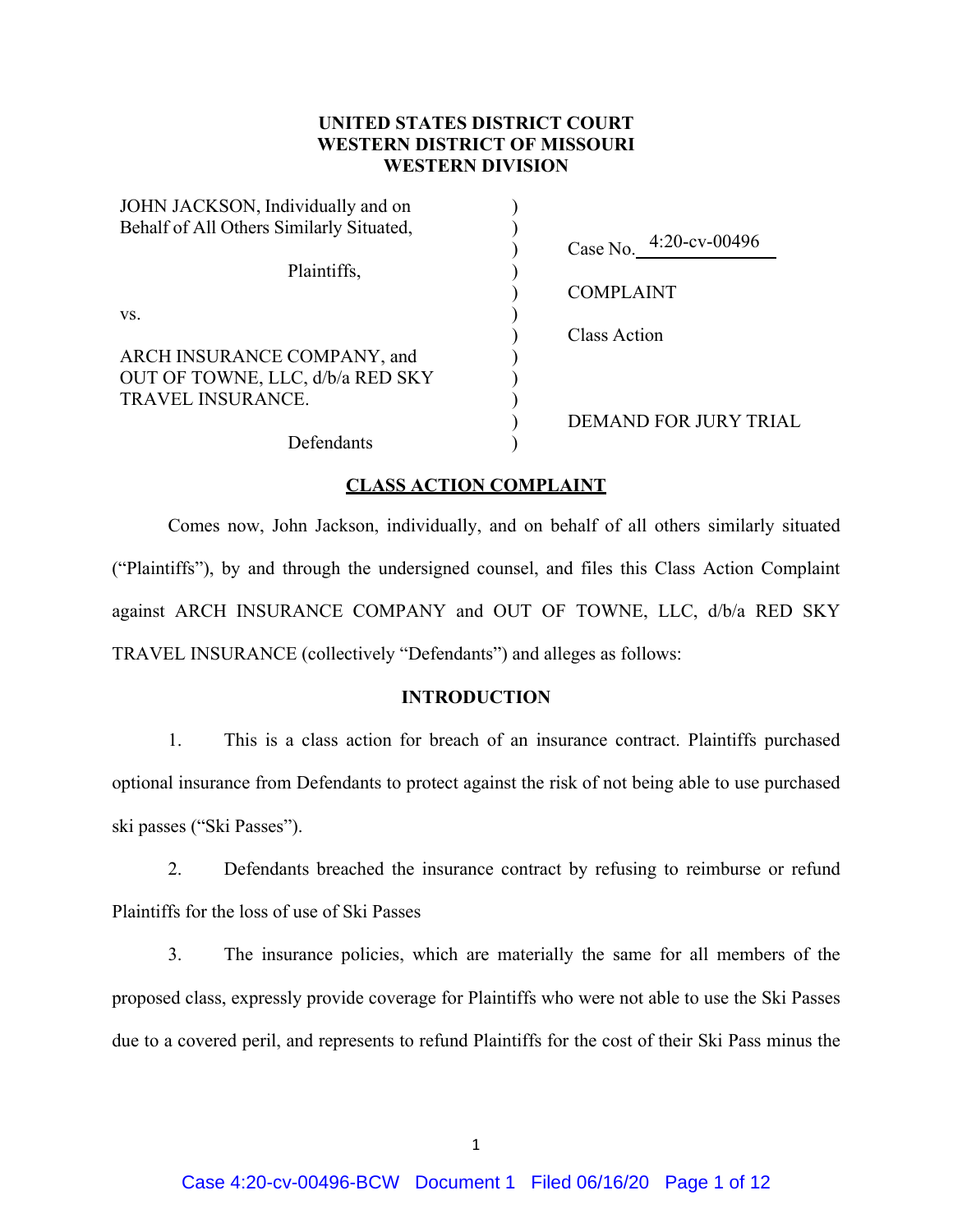applicable daily rate or pro-rata reduction for each day that Plaintiff used their Ski Pass during the 2019/2020 ski season.

4. Defendants are in material breach of the insurance policy by failing to refund Plaintiffs who were unable to use their Ski Passes for reasons related to the COVID-19 pandemic.

5. Defendants have caused material harm to Plaintiffs by improperly failing to make payment.

6. Plaintiff brings this action on behalf of himself and all other similarly situated individuals pursuant to 29 U.S.C. § 216(b). Plaintiffs seek to recover compensatory damages as well as declaratory relief.

#### **PARTIES**

7. Plaintiff John Jackson is a resident of Denver, Colorado.

8. Defendant Arch Insurance Company (d/b/a Arch Insurance Solutions) ("Arch") is a Missouri corporation. As listed in the Sky Pass Preserver policy, its principal place of business 300 Plaza Three Jersey City, New Jersey, 07311.

9. Defendant Red Sky Travel Insurance ("Red Sky") is an Idaho corporation. Its principal place of business is 6 Juniper Trail, Kitty Hawk, NC 27949 or PO Box 750, Kitty Hawk, NC 27949. Red Sky is an assumed business name for Out of Towne, LLC ("Out of Towne"), a Virginia corporation with its principal place of business listed as PO Box 750, Kitty Hawk, NC 27949.

### **JURISDICTION AND VENUE**

10. Jurisdiction is proper in this Court pursuant to 28 U.S.C. § 1332(d)(2), because this is a class action in which at least one member of the class is a citizen of a state different from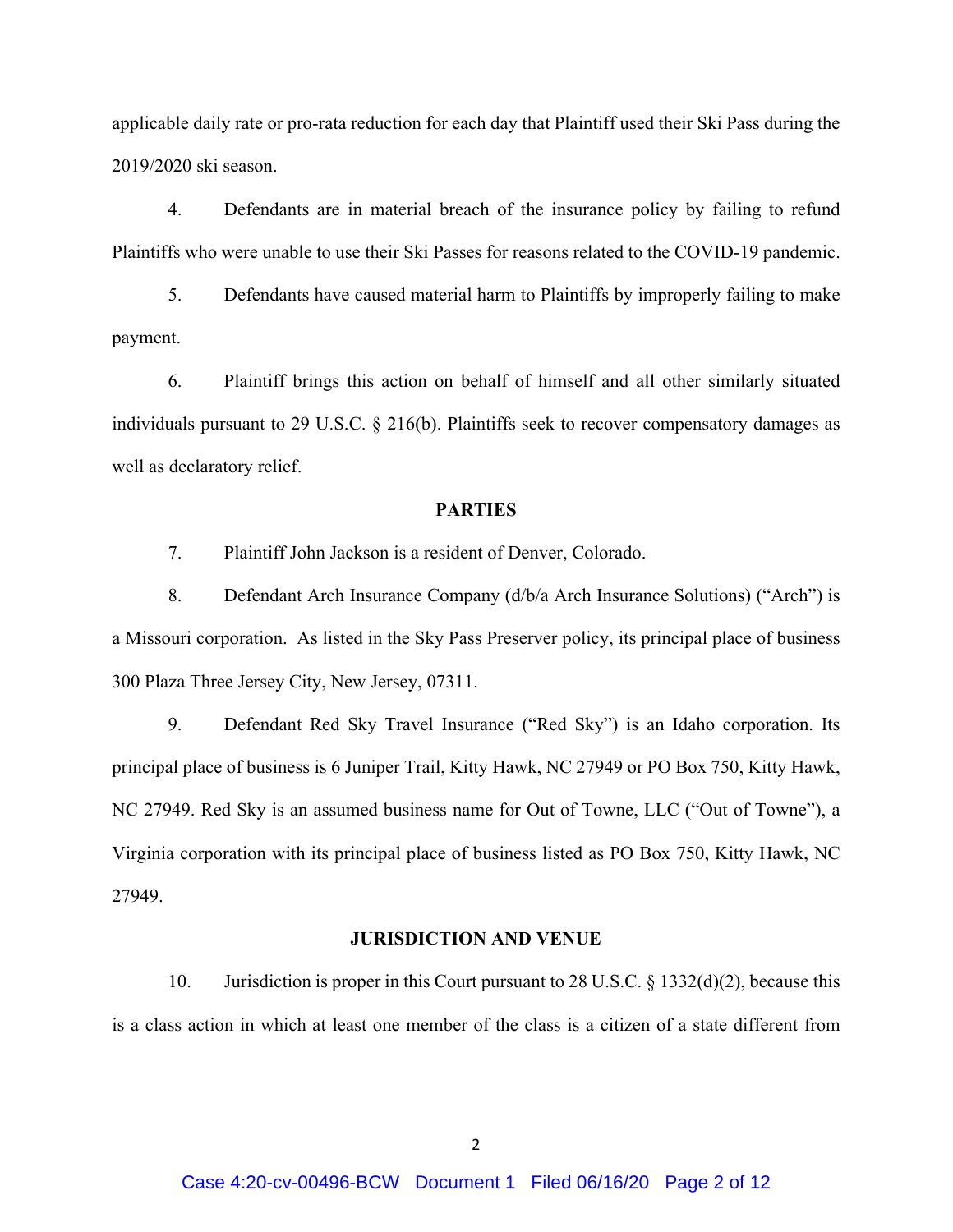Defendant, the amount in controversy exceeds \$5 million exclusive of interest and costs, and the proposed class contains more than 100 members.

11. This Court has personal jurisdiction over Defendants because Defendants conduct substantial business within Missouri such that Defendants have significant, continuous, and pervasive contacts with the State of Missouri.

12. Venue is proper in this Court pursuant to 28 U.S.C. § 1391 in that Defendant Arch resides in this judicial district and division and a substantial portion of the events giving rise to the causes of action occurred in this judicial district and division.

# **FACTUAL BACKGROUND**

### **Introduction**

13. Defendants provide season Ski Pass insurance coverage whereby it promises its insureds coverage against loss of use of their Ski Passes.

 14. Upon information and belief, Defendants provide this insurance service to customers of Alterra Mountain Company ("Alterra"). Alterra sells "Ikon Passes" promising access to skiing and snowboarding at resorts it owns and operates as well as to iconic "partnership resorts", such as Aspen, which are independently owned and operated. Consumers can purchase annual, weekly, or daily Ikon Passes in advance.

 15. To induce customers to purchase these passes in advance, and to mitigate the risk that consumers may be unable to realize the full use of their Ikon Pass for reasons beyond their control, pass insurance was offered to purchasers of Ikon Passes through Defendants. Upon information and belief, thousands of customers purchased optional pass insurance through Defendants.

## **Plaintiffs Purchased Ski Pass Insurance**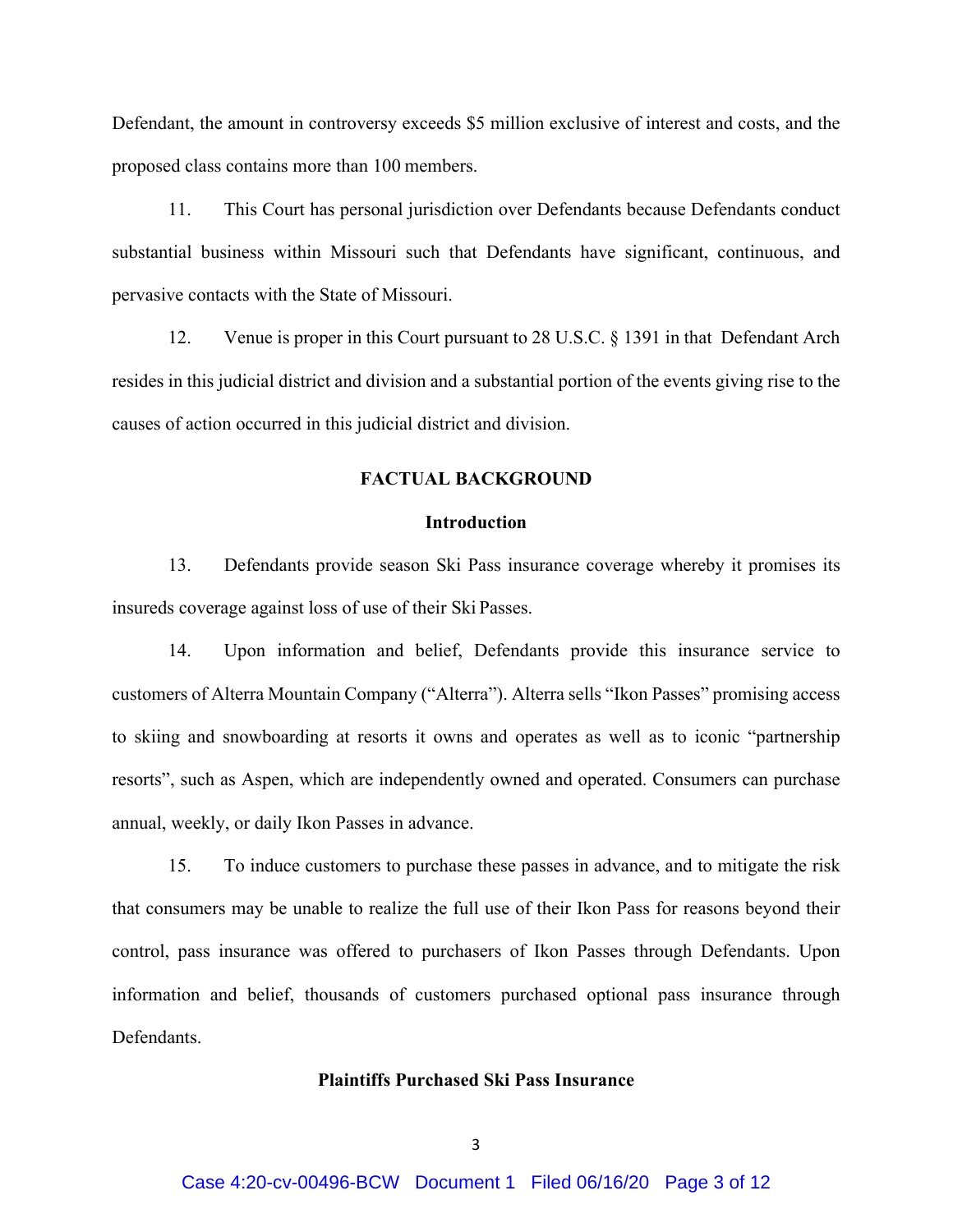16. Class Plaintiff John Jackson purchased an Ikon Pass and optional Ikon Pass insurance through Defendants. Specifically, Plaintiff signed up for an Ikon Base Pass with the understanding that he would be able to access the resorts from October 2019 through the end of the ski season. To ensure he would be able to get a refund if he was unable to use the pass for reasons outside his control, Mr. Jackson opted to pay an additional fee for pass insurance.

 17. On March 14, 2020, Alterra announced it was suspending operations and closing its mountain resorts in response to the COVID-19 pandemic beginning on March 15, 2020 until "further notice." *See* the March 14, 2020, "Alterra Mountain Company Closure Announcement."<sup>1</sup>

18. The Governor of Colorado, the Governor of Missouri, and the President of the United States (among many others) all issued various orders, limiting human contact and restricting travel and activities to only those considered essential. Skiing and snowboarding are considered non-essential activities.

19. As a result of the closures and quarantine related restrictions, Plaintiff was restricted from entering upon and using the facilities of any of the Ikon resort properties he would have otherwise been allowed to visit pursuant to his Ski Pass.

20. As set forth in the Policy, Plaintiff is entitled to receive payment from Defendants for the pro-rated cost of his Ikon Pass.

21. Plaintiff complied with his contractual obligations under the Policy and timely submitted an insurance claim (Claim # TVLC72967620) to Defendant Red Sky on April 11, 2020.

<sup>&</sup>lt;sup>1</sup> https://www.alterramtnco.com/news/2020/03/14/alterra-mountain-companyclosure-announcement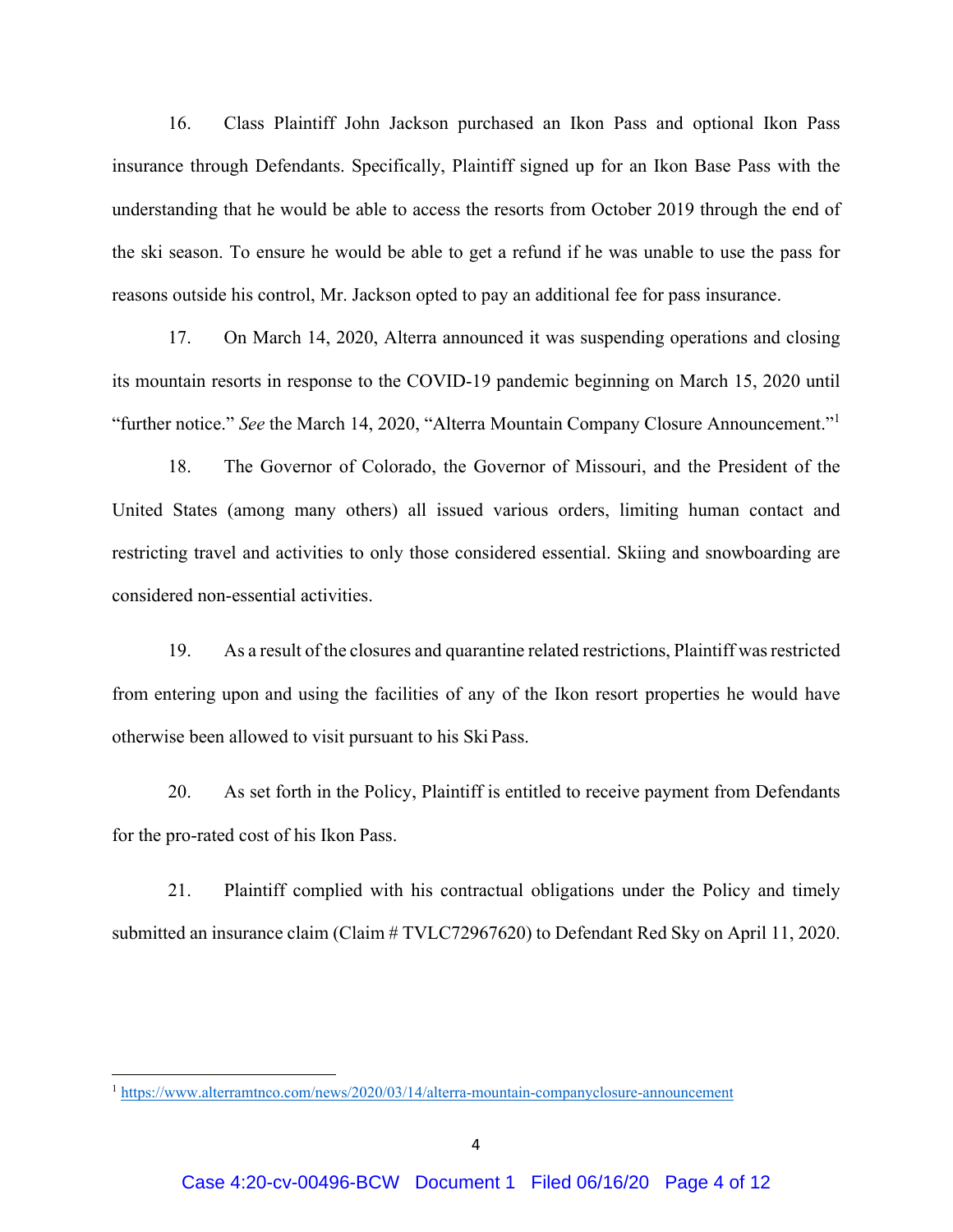22. Nevertheless, Defendant Red Sky denied the claim stating, "[your] insurance policy does not provide coverage for facility closures." The denial letter does not mention the word quarantine. *See* **Exhibit A**.

 23. Plaintiff and other purchasers of Defendants' pass insurance are entitled to coverage as a result of their restriction from resorts due to the COVID-19 pandemic, but Defendants have failed to make payment without just cause or excuse.

### **The Class Policy**

 24. Plaintiffs purchased insurance from Defendant to protect against the risk of not being able to use the ski passes. A true and accurate copy of the "Ski Pass Preserver" policy ("Policy") is attached hereto as **Exhibit B** and is incorporated herein by reference.

 25. The Policy identifies Defendants as the insurers of the Policy. Defendants are the underwriters and administrators under the Policy.

 26. The terms of the Policy were not subject to individual negotiation, and upon information and belief are materially the same for all policy owners ("Class Policy").

 27. Class Plaintiffs are each owners of a Class Policy. All Class Policies were in force at the time of the alleged loss.

#### **Terms of the Policy**

28. The Policy begins explaining that, "We will pay the benefit providing the largest amount of coverage." *Id.* 

29. The Policy goes on to explain that the Policy provides coverage for "Season Pass Interruption":

### **SEASON PASS INTERRUPTION**

We will reimburse You, up to the Maximum Benefit Amount shown in the Schedule of Benefits, for the pro-rated cost of the remaining portion of the Covered Season Pass purchased, less any refunds received, which You purchased for the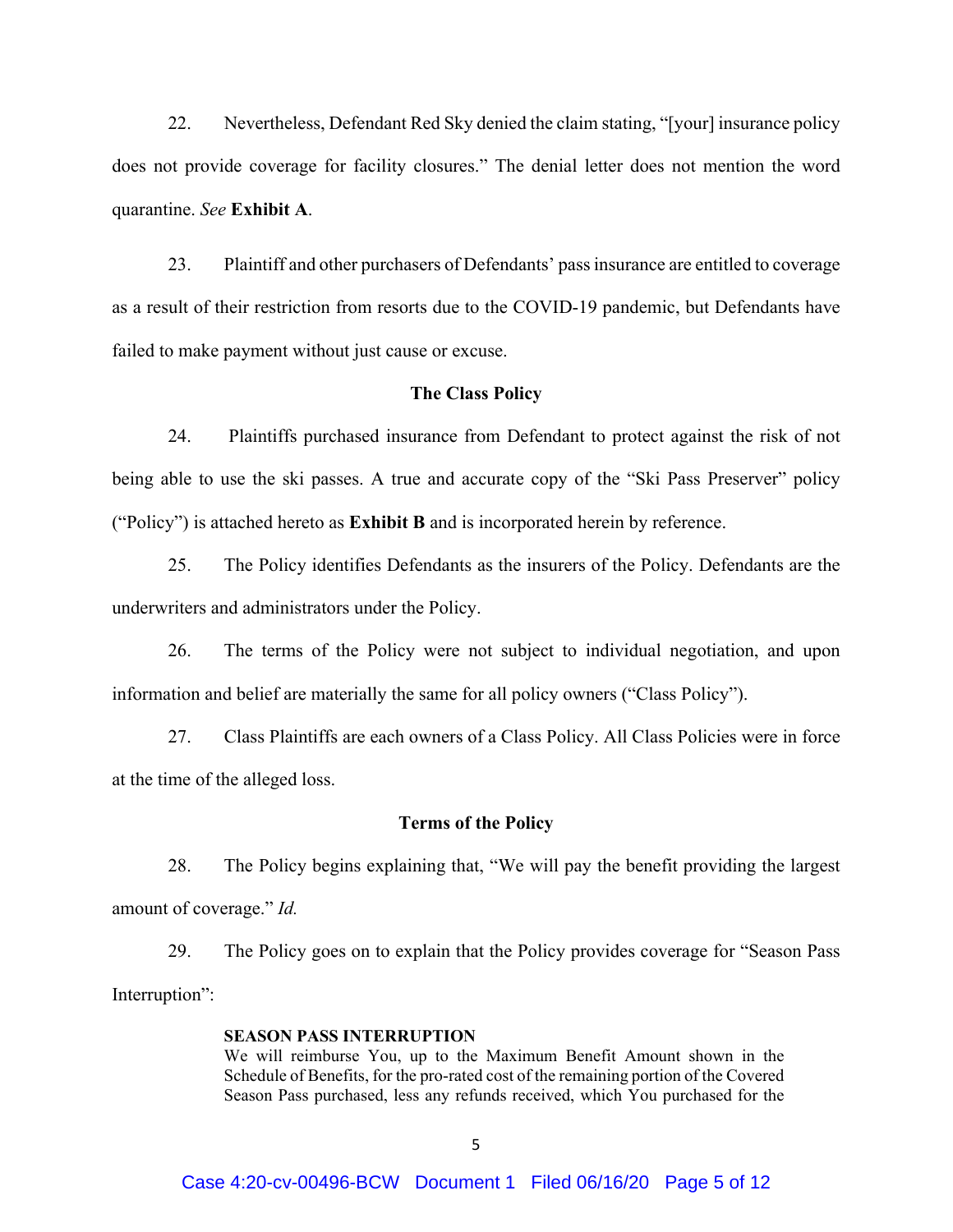Season Pass Coverage Period, when You cancel the Season Pass for one of the following Unforeseen reasons:

- 1. Your or a Family Member's death, which occurs during the Season Pass Period;
- 2. Your or a Family Member's, covered Sickness or Injury which: a) occurs during the Season Pass Coverage Period, b) requires Medical Treatment at the time of interruption; and c) as certified by a Physician, results in medical restrictions so disabling as to prevent Your continued use of the Season Pass; or
- 3. for Other Covered Events;

provided that any such covered Unforeseen reason occurs while coverage is in effect for You.

Reimbursement will be calculated based on the first day of the Season Pass Coverage Period, regardless of the actual date the Season Pass was purchased.

30. The Policy defines "Unforeseen" as follows:

"**Unforeseen**" means not anticipated or expected and occurring after Your purchase of the Season Pass Cancellation and the Season Pass Interruption coverage.

31. The Policy defines "Maximum Benefit Amount" as follows:

"**Maximum Benefit Amount**" means the maximum amount payable for coverage provided to You as shown in the Schedule of Benefits.

32. The Policy defines the "Season Pass" or "Covered Season Pass" as follows:

"**Season Pass**" or "**Covered Season Pass**" means Your Trails access pass to Ski for multiple days which you have purchased, and for which Season Pass Cancellation coverage or Season Pass Interruption coverage has been elected and premium paid.

33. The Policy defines "Season Pass Coverage Period" as follows:

"**Season Pass Coverage Period**" means the period of time for which Season Pass Cancellation or Season Pass Interruption coverage is elected and the premium paid and for which a Season Pass has been purchased.

34. The Policy states "Other Covered Events" means, in part:

a. You being hijacked, **quarantined**, required to serve on a jury (notice of jury duty must be received after Your Effective Date), served with a court order to appear as a witness in a legal action in which You are not a party (except law enforcement officers)…(emphasis added)

35. The Policy does contain a definition section, but the Policy fails to define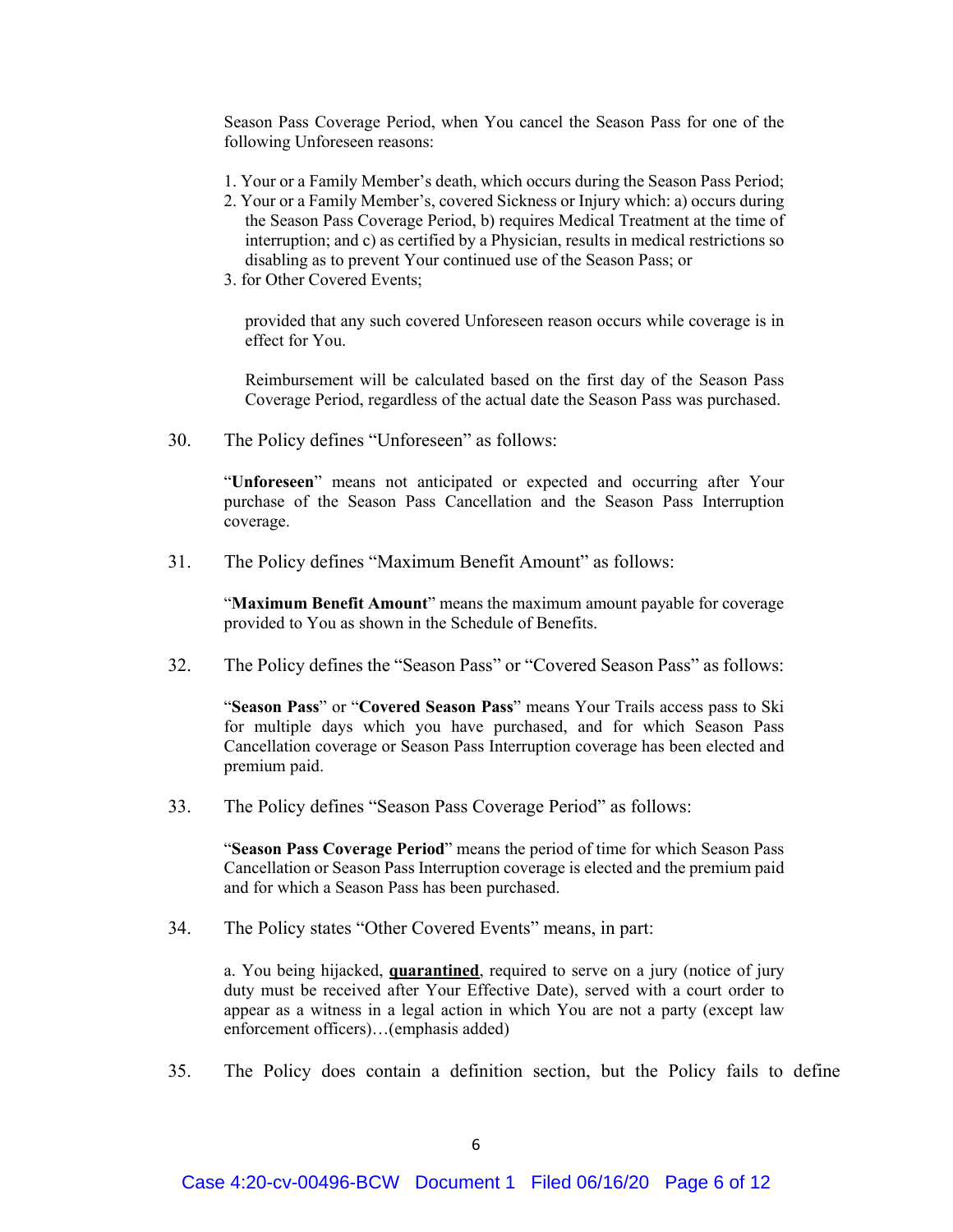"quarantined." A quarantine is generally defined as "to isolate from normal relations or communication,"<sup>2</sup> and "a restriction on the movement of people and goods which is intended to prevent the spread of disease or pests. It is often used in connection to disease and illness, preventing the movement of those who may have been exposed to a communicable disease, but do not have a confirmed medical diagnosis."<sup>3</sup>

36. The Policy also contains an exclusion section, yet the Policy contains no applicable exclusion for viruses, pandemics, or related government orders or actions taken by the resorts, independently or pursuant to such government orders.

### **CLASS ACTION ALLEGATIONS**

 37. Pursuant to Federal Rules of Civil Procedure 23(a), 23(b)(1), 23(b)(2), 23(b)(3) and/or 23(c)(4), Plaintiff brings this action on behalf of himself and all others similarly situated, and seeks to represent the following class:

38. All persons who purchased a Ski Pass for the 2019/2020 ski season and purchased option insurance from Defendants on their Ski Pass but were denied coverage for the loss of use of their passes after the resorts closed in March of 2020 due to no fault of their own.

39. Excluded from the class are Defendants, any entity in which Defendants have a controlling interest, any of the officers, directors, or employees of the Defendants, the legal representatives, heirs, successors, and assigns of the Defendants, anyone employed with Plaintiffs' counsels' firms, any Judge to whom this case is assigned, and his or her immediate family.

40. Plaintiffs' claims satisfy the numerosity, typicality, adequacy, commonality and superiority requirements under Federal Rule of Civil Procedure 23, as set forth more fully herein.

<sup>2</sup> https://www.merriam‐webster.com/dictionary/quarantine

<sup>3</sup> https://en.wikipedia.org/wiki/Quarantine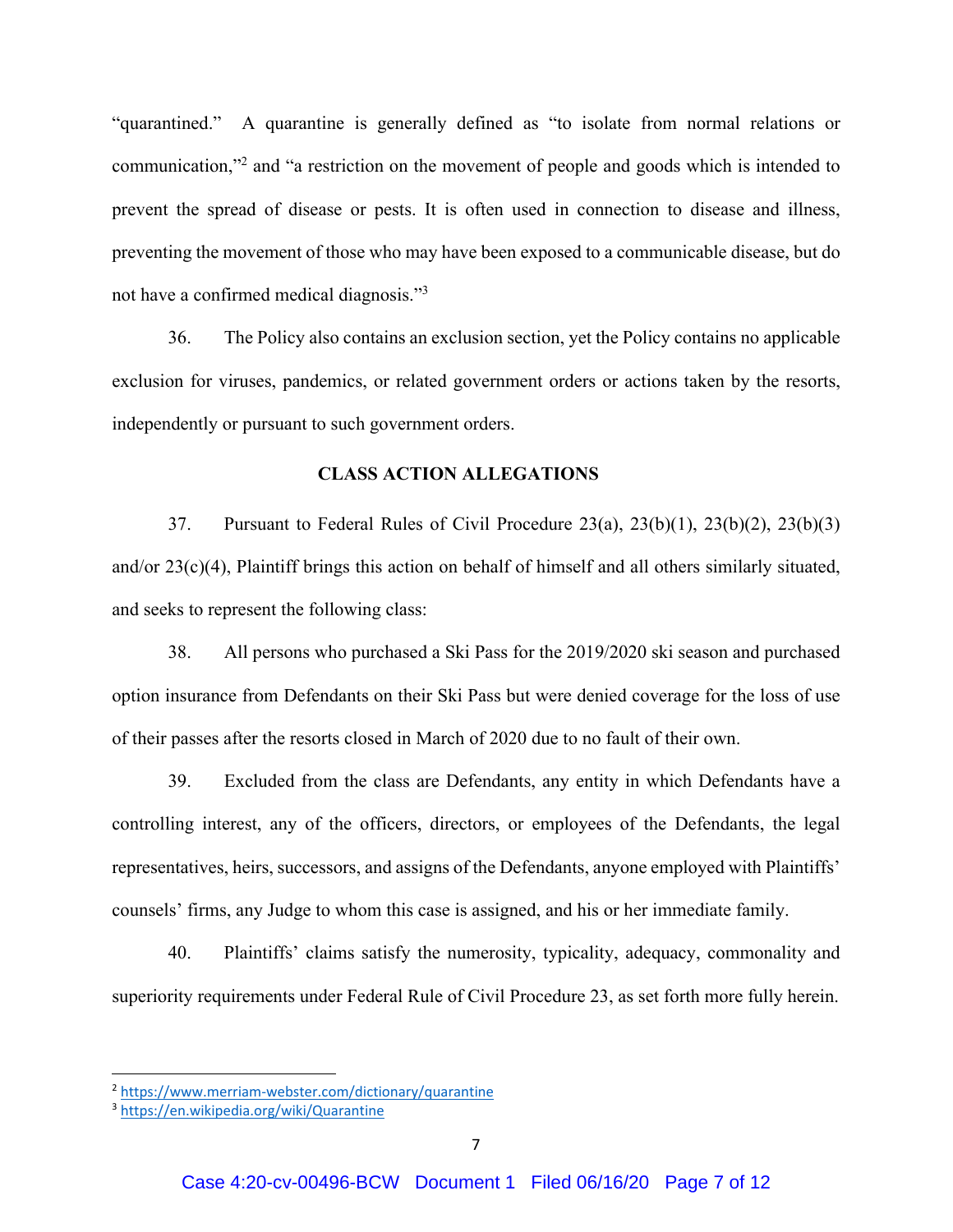41. The persons who fall within the class number in at least the hundreds and most likely thousands, and thus the numerosity standard is satisfied. Because class members are geographically dispersed across the country, joinder of all class members in a single action is impracticable.

42. Class members are readily ascertainable from information and records in Defendants' possession, custody, or control. Notice of this action can readily be provided to the class.

 43. There are questions of law and fact common to the claims of Plaintiff and the class that predominate over any questions affecting only individual class members. The questions of law and fact arising from Defendants' actions that are common to the class include, without limitation:

 a. Whether the orders and directives from Alterra and other resorts suspending operations and closing resorts, and excluding Ikon Pass holders from those resorts, constituted a covered event, as a "quarantine," under the terms of the Policies;

 b. Whether orders and directives from the many governmental and health authorities throughout the United States, which restrained travel and excluded participation in certain activities due to the presence of COVID-19, constituted a covered event, as a "quarantine," under the terms of the Policies;

c. Whether Defendants breached the terms of its Policies with Class members;

d. Whether the Class sustained damages as a result of Defendants' breaches of contract;

e. Whether the Class is entitled to damages, restitution, and/or other equitable relief; and

 f. Whether the Class, or a subset of the Class, is entitled to declaratory relief stating the proper construction and/or interpretation of Defendants' Policies.

 44. The questions set forth above predominate over any questions affecting only individual persons, and a class action is superior with respect to considerations of consistency, economy, efficiency, fairness, and equity to other available methods for the fair and efficient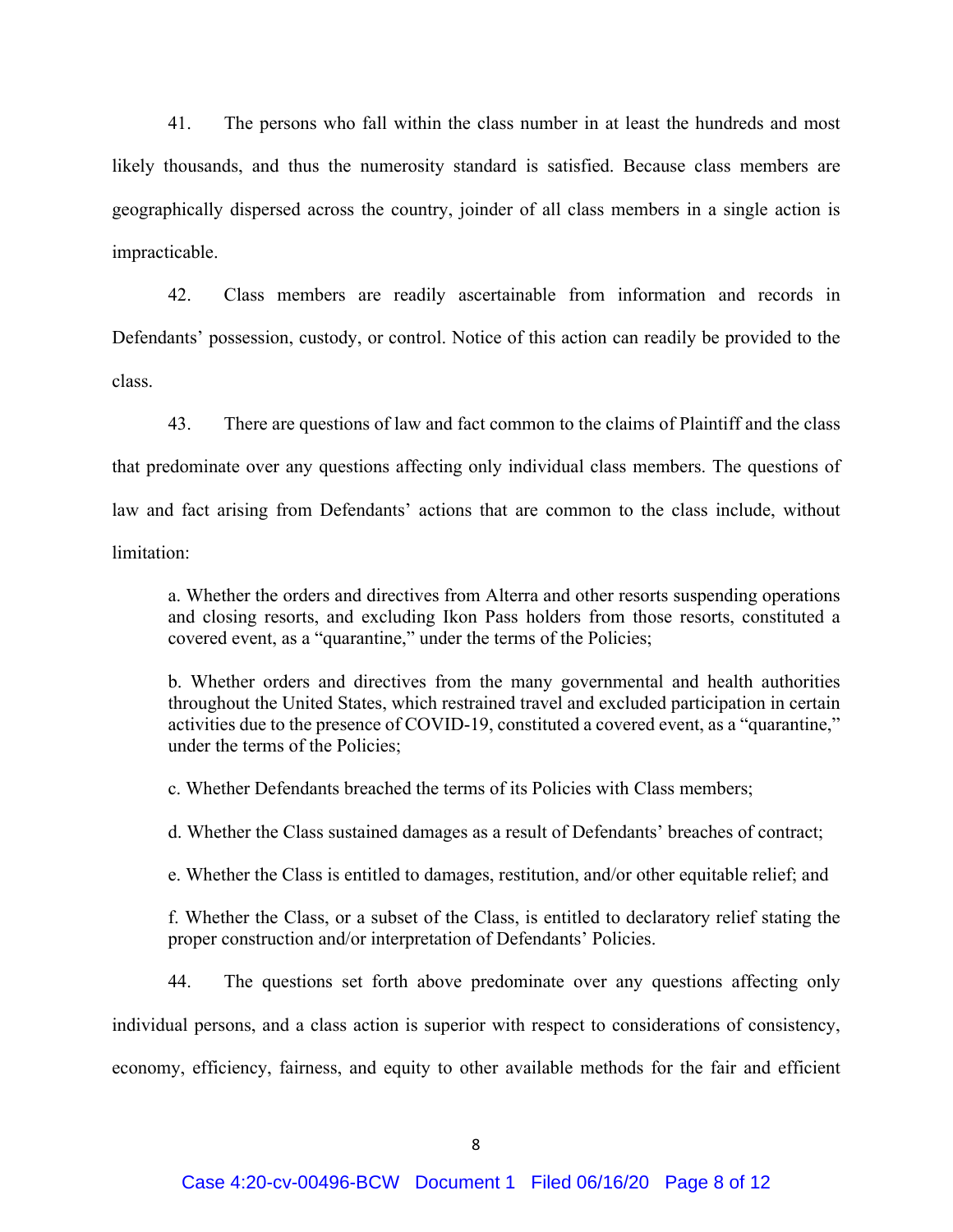adjudication of the claims asserted herein.

 45. Plaintiff's claims are typical of the claims of the class in that Plaintiff and the class members all purchased ski pass insurance policies containing the same or similar terms including, in particular, what constitutes a Covered Event.

 46. Plaintiff will fairly and adequately protect and represent the interests of the proposed class, because his interests are aligned with, and not antagonistic to, those of the proposed class, and she is represented by counsel who are experienced and competent in the prosecution of class action litigation, and have particular expertise with class action litigation on behalf of purchasers of insurance policies.

 47. Maintenance of this action as a class action is a fair and efficient method for adjudicating this controversy. It would be impracticable and undesirable for each member of the class to bring a separate action. Because of the relatively small size of individual class members' claims, absent a class action, most class members would likely find the cost of litigating their claims prohibitively high and would have no effective remedy. In addition, the maintenance of separate actions would place a substantial and unnecessary burden on the courts and could result in inconsistent adjudications, while a single class action can determine, with judicial economy, the rights of all class members.

## **CAUSES OF ACTION**

#### **Count I: Breach of Contract**

48. The preceding paragraphs  $1 - 47$  are incorporated by reference herein.

 49. Plaintiff and the proposed class members purchased Ski Pass insurance from Defendants.

50. The Class Policies are valid and enforceable contracts between Defendants and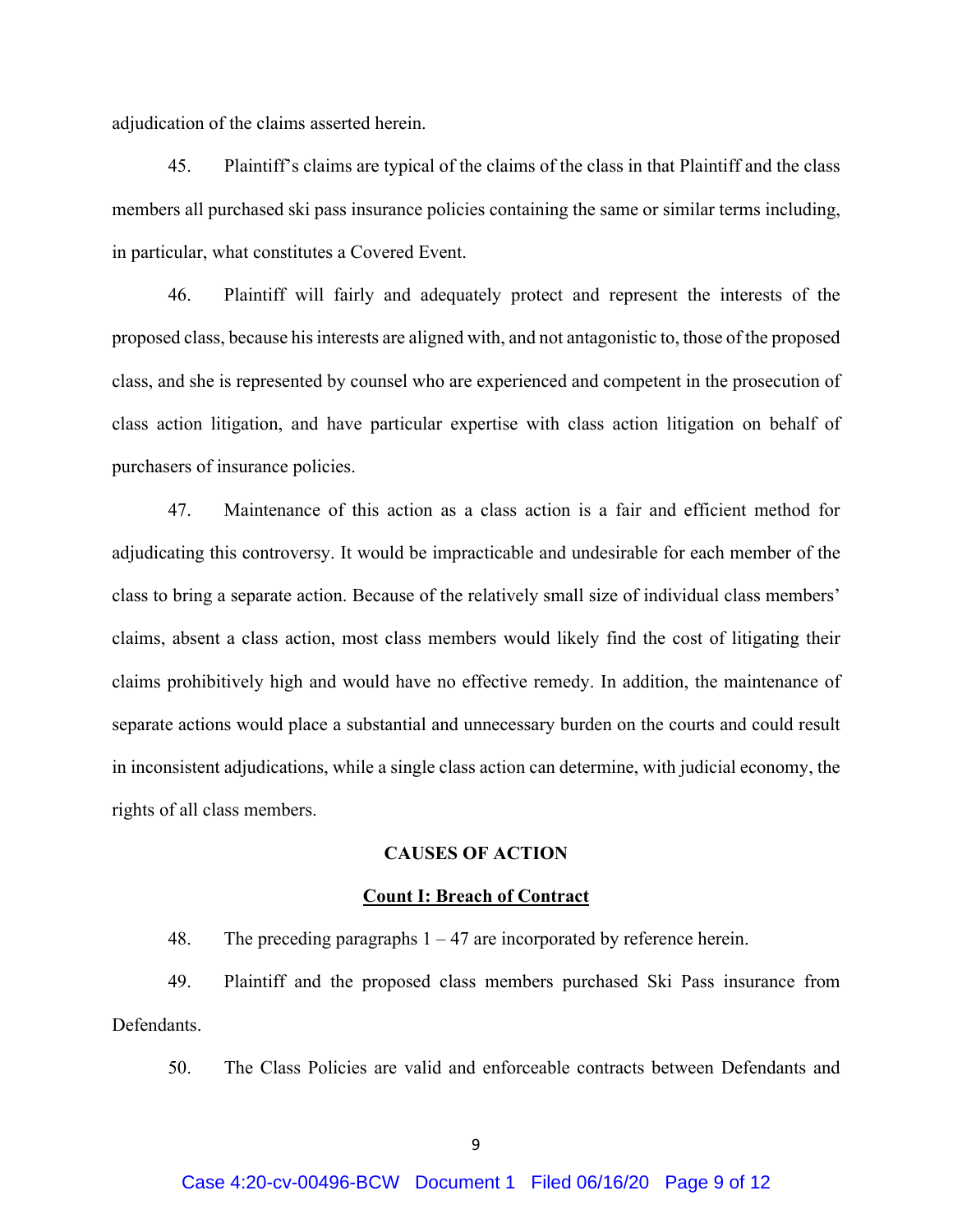Plaintiff and proposed class members.

 51. Plaintiff and the proposed class members substantially performed their obligations pursuant to the terms of the Class Policies.

 52. Plaintiff and the proposed class members suffered a season pass interruption after a covered event as they are defined under the Policy and Class Policies.

 53. Defendants failed to compensate Plaintiff and proposed class members for their respective losses as required by the Class Policies.

54. As a direct and proximate result of Defendants' breaches, Plaintiff and the proposed class members have sustained damages that are continuing in nature in an amount to be determined at trial.

### **Count II: Declaratory Relief**

55. The preceding paragraphs  $1 - 54$  are incorporated by reference herein.

 56. An actual controversy has arisen and now exists between Plaintiff and the class, on the one hand, and Defendants, on the other, concerning the respective rights and duties of the parties under the Class Policies.

57. Plaintiff and the proposed class members contend that Defendants have breached the Class Policies by failing to timely pay Class Members for their respective losses. Defendants have failed to reimburse each member of the class for the Season Ski Pass cost minus the applicable pro-rata reduction for each day (or portion thereof) that the member has used his/her Ski Pass during the Ski/Snowboard Season.

58. Plaintiffs, therefore, seek a declaration of the parties' respective rights and duties under the Class Policies and request the Court to declare the aforementioned conduct of Defendant unlawful and in material breach of the Class Policies so that future controversies may be avoided.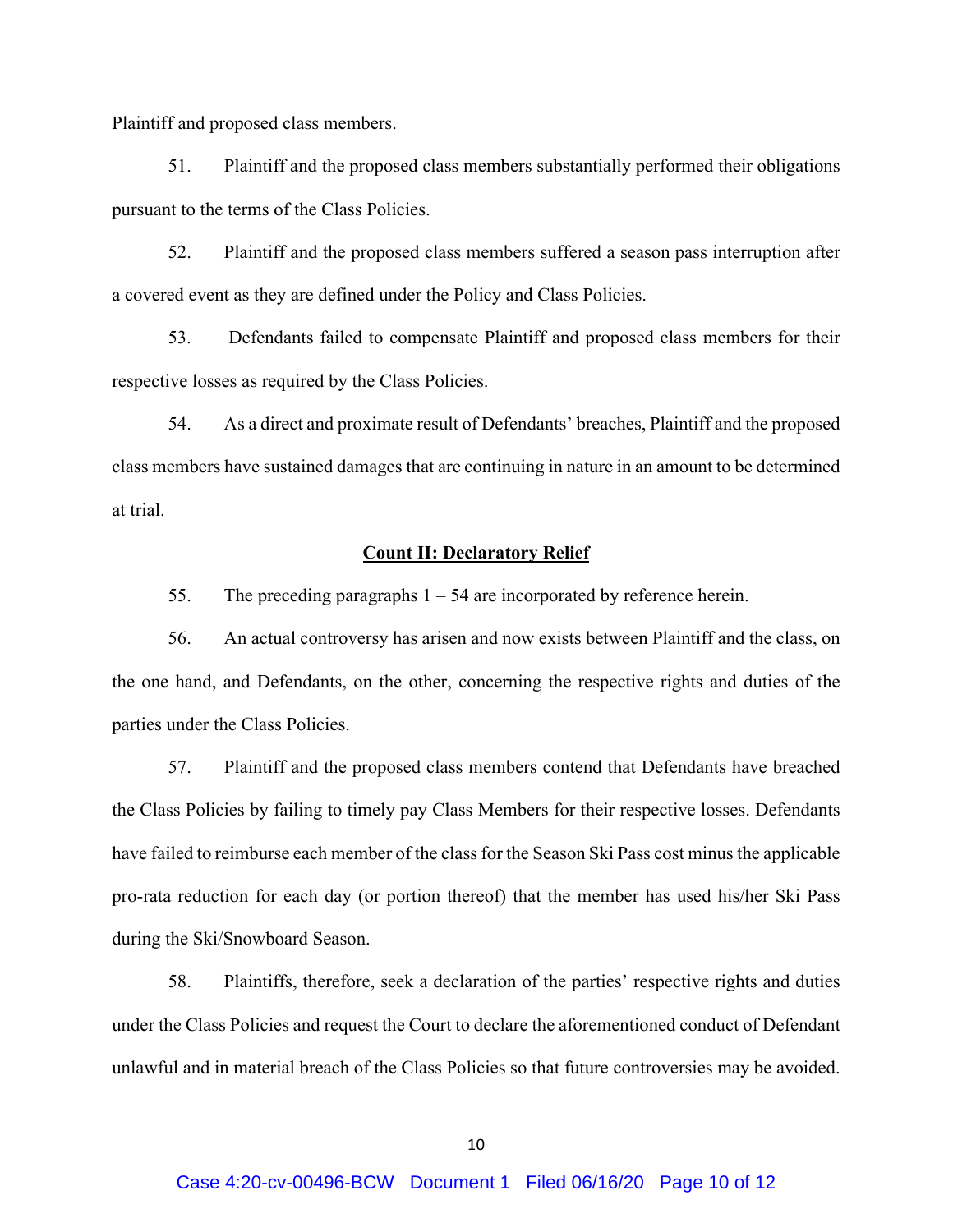### **DEMAND FOR JURY TRIAL**

Plaintiffs hereby demand a trial by jury.

## **PRAYER FOR RELIEF**

WHEREFORE, Plaintiff, on behalf of himself and all others similarly situated, requests relief and judgment against Defendants as follows:

- (a) That the Court enter an order certifying the class, appointing Plaintiff as a representative of the class, appointing Plaintiff's counsel as class counsel, and directing that reasonable notice of this action, as provided by Federal Rule of Civil Procedure  $23(c)(2)$ , be given to the class;
- (b) For a judgment against Defendants for the causes of action alleged against them;
- (c) For compensatory damages in an amount to be proven at trial;
- (d) For a declaration that Defendants' conduct as alleged herein is unlawful and in material breach of the Class Policies;
- (e) For pre-judgment and post-judgment interest at the maximum rate permitted by law;
- (f) For Plaintiffs' attorney's fees;
- (g) For Plaintiffs' costs incurred; and
- (h) For such other relief in law or equity as the Court deems just and proper.